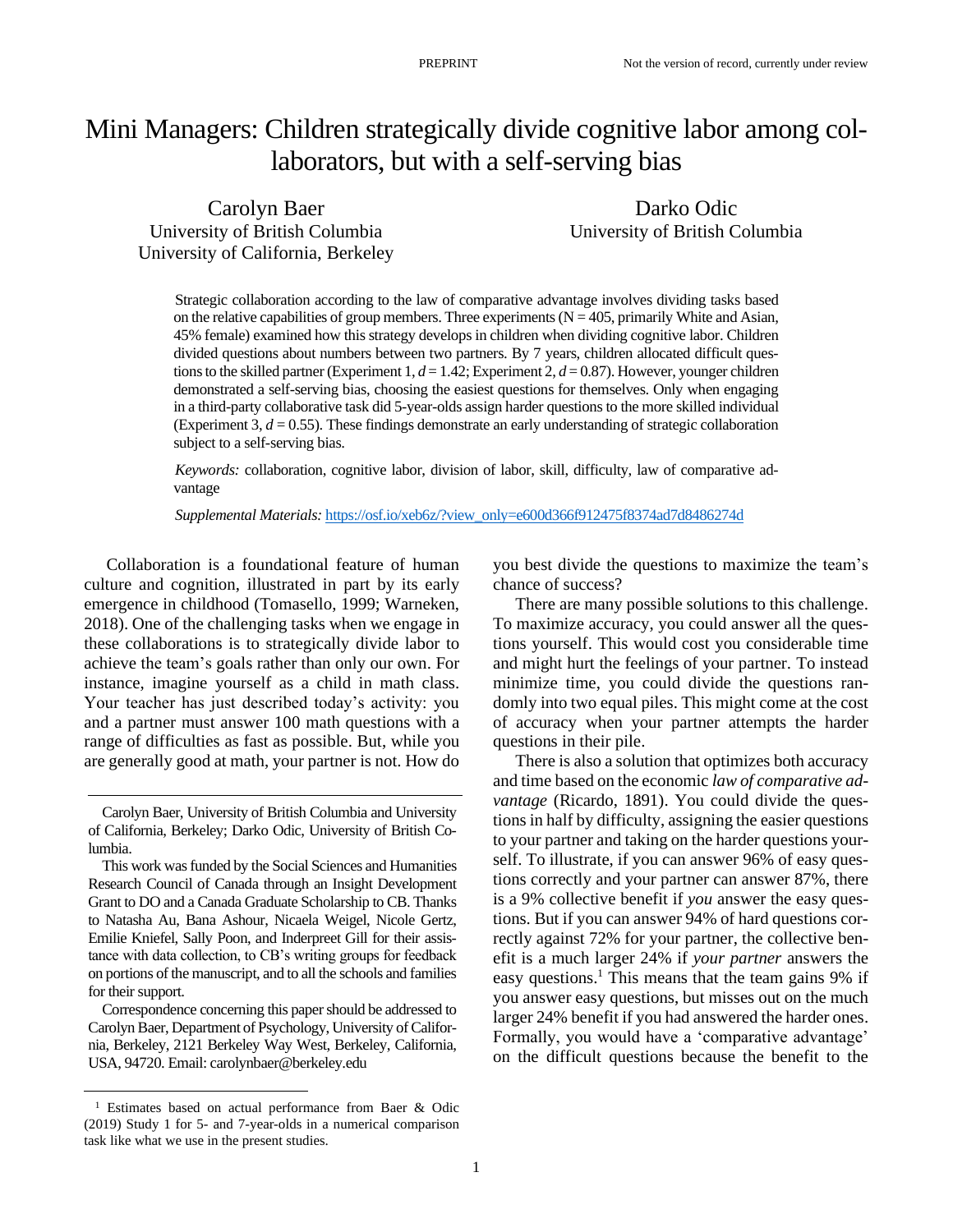team is comparatively larger when you answer difficult instead of easy questions.

In everyday life, we employ economists to perform these computations on the scale of international trade and hire managers to make these decisions within organizations. But these decisions are not only made by highly-trained people; they also permeate everyday life. Groupwork must be divided among classmates, roommates must divide chores, and co-authors must decide which sections of the manuscript to write. Given these far-reaching uses of strategic thinking about skill and difficulty, we investigate how strategic divisions of labor emerge in childhood.

#### **The Development of Strategic Division of Labor**

To understand when and how children reason about division of labor, we break down the formal computations needed to determine comparative advantage into several broad steps. We intend these to serve as an abstract set of minimal steps required for dividing labour rather than an exact model for how we carry them out. Strategists must estimate the chances of success on the given tasks for both parties. Those estimates need to be compared for their relative advantages. Finally, the resulting solution needs to be enacted. Current evidence suggests that each of these steps should be possible for even preschool children.

# **Estimating the Chances of Success of Self and Other**

The literature on metacognitive reasoning demonstrates that preschool children can sensibly reason about their chances of success, or what is more commonly referred to as confidence (Pouget et al., 2016). Preschoolers report higher confidence on items they answer correctly than on items answered incorrectly (Hembacher & Ghetti, 2014; Lyons & Ghetti, 2011), demonstrating that they form sensible estimates about their own likely accuracy. This reasoning also influences children's strategies, like decisions to ask for help, opt out of a task, or seek additional information (Balcomb & Gerken, 2008; Call & Carpenter, 2001; Coughlin et al., 2015; Goupil et al., 2016; Hembacher & Ghetti, 2014).

Particularly relevant to our question here are recent findings that children strategically choose to answer items with higher chances of success. When given the option to select from a pair of perceptual quantity comparisons (e.g., which set has more dots, or which shape is bigger), 5-9-year-old children generally chose those featuring larger, easier ratios that they were more likely to answer correctly (Baer et al., 2021; Baer & Odic, 2019). Children therefore seem able to estimate their individual relative chances of success and enact a simple strategy to maximize that success.

Young children can also reason about others' chances of success. Three-year-olds recognize and strategically seek help from individuals who have been previously accurate or have relevant expertise, inferring that they will continue to be informative in the future (Birch et al., 2008; Harris et al., 2018; Koenig & Harris, 2005; Lutz & Keil, 2002; Mills, 2013; Pasquini et al., 2007). By 4 years, children tailor their communication based on the linguistic skill and world knowledge of others (Baer & Friedman, 2018; Shatz & Gelman, 1973), using fewer words and talking about general rather than specific properties to ensure successful understanding. Further, preschoolers opt to help someone faced with a difficult task rather than an easy one, reflecting an understanding that the chances of success were lower on the difficult task (Bennett-Pierre et al., 2018; Bridgers et al., 2020; Ronfard & Harris, 2017). Children therefore demonstrate their understanding of others' chances of success for achieving their own goals and when assisting others achieve goals.

## **Formulating and Enacting a Solution**

Collaboration involves working towards a *group* goal rather than individual goals. While the optimal strategy for an individual may be to prioritize easier work and seek help on difficult work, the law of comparative advantage shows that a skilled team member always pursuing the easiest option can negatively impact the team's collective chance of success. Collaboration therefore requires thinking about and balancing *both* one's own and another's chances of success.

Two studies provide initial evidence that children consider both parties' capabilities in collaborative settings. Warneken and colleagues (2014) had pairs of 3- 5-year-old children tasked with retrieving a reward using two complementary tools. After viewing their partner choose one of the tools, 5-year-olds consistently chose the other tool to ensure that the team had access to both. Three-year-olds also made this strategic choice, but only if their partner's choice was initially constrained to only one of the tools (Warneken et al., 2014). This behavior reflects an emerging understanding that success as a group depends on the combined and complementary capabilities of the team members.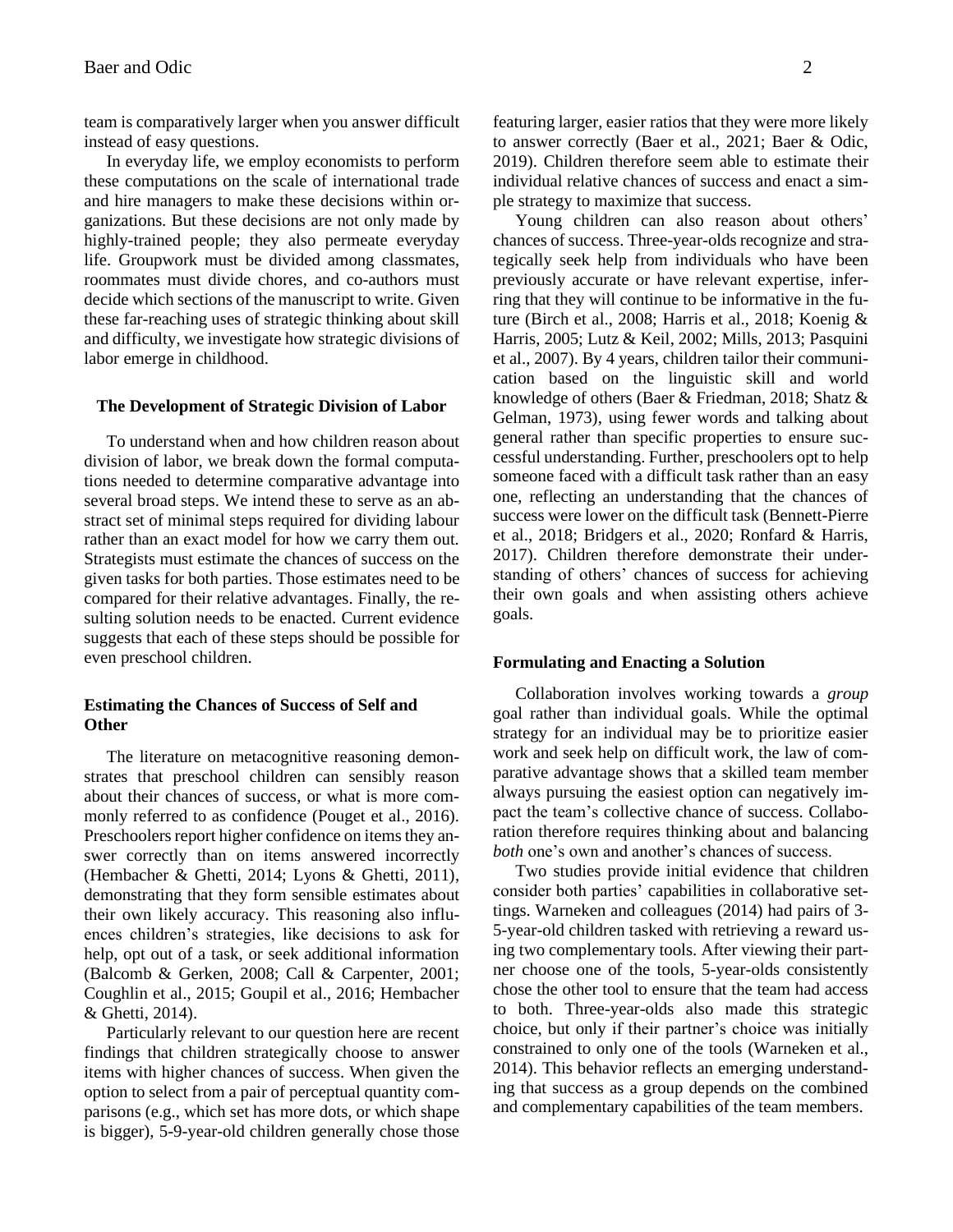Another study by Magid and colleagues (2018) suggests that children can further apply this collaborative strategizing to the *skill* of each partner in dealing with physical constraints. In their study, 4-year-olds needed to win two one-shot carnival games that required throwing objects at targets either close or far away. The games needed to be won simultaneously, so children were given a partner and asked to assign each person one game to play. If their partner was older than them (with presumably better chances of success), children assigned the harder game to the partner and the easier game to themselves. In contrast, children assigned the harder game to themselves if their partner was younger (Magid et al., 2018). This strategy, consistent with the law of comparative advantage, suggests that even preschool children can consider the relative chances of each partner successfully overcoming the physical constraints of the tasks.

# **Strategic Division of** *Cognitive* **Labor**

When these findings are put together, there is good reason to believe that children as young as 4 years old can follow the law of comparative advantage when making strategic collaborative decisions. In this work, we test whether this strategy extends to a non-physical domain, as would be expected if it was of prime importance for human collaboration.

Human collaboration spans many different domains from physical (e.g., lifting a couch together) to emotional labor (e.g., caring for elders). In particular, many of the everyday tasks that require dividing labor are not subject to physical constraints like the distance of targets, but by *cognitive* constraints like knowledge, memory, or mental effort. In our math class example, some group members may not have the knowledge required to answer harder questions at all  $-$  a constraint on their performance that is determined by the effort and ability required entirely of the *mind*, not the body. With the evidence that children can estimate their own and others' success on similar knowledge-based tasks (e.g., Baer & Friedman, 2018; Baer & Odic, 2019), it seems highly likely that children would similarly use the law of comparative advantage when strategizing about tasks from this cognitive domain. Given this possibility, along with the importance of cognitive labor for engaging in modern society, we therefore focus on collaboration in cognitive labor here.

At the same time, strategically dividing cognitive labor may be more difficult than dividing physical labor for young children because of potential differences at each of the three theorized steps outlined above. First, children could have more difficulty reasoning about another's chances of success at tasks requiring cognitive skill than physical skill (Niebaum & Munakata, 2020). Cognitive skills like knowledge or mental capacity have few, if any, concrete correlates available prior to observing their success or failure. In contrast, many physical skills can be inferred from appearances only. For example, we don't expect infants to be capable of running, but we do expect people with large muscles to be able to lift heavy weights. It could therefore be that children can learn about physical skills more readily because there are concrete correlates in the world, while cognitive skill understanding may lag behind given its more abstract nature. If so, children may need more time and experience to learn about these abstract relations, or because they conceptualize cognitive skill as linked to a concrete property (like age or wearing glasses). The current literature has little to say about this, as there is currently a lack of evidence about whether children reason differently about cognitive and physical skills.

A second possibility is that the law of comparative advantage strategy must be re-learned for each applicable domain. Children do not always apply strategies learned in one domain to others (Bellon et al., 2020; Geurten et al., 2018; Vo et al., 2014). For instance, children who strategically placed high bets on easier number discriminations did not necessarily bet high on easier emotion discriminations (Vo et al., 2014; see also Bellon et al., 2020; Geurten et al., 2018). Therefore, even though Magid and colleagues (2018) found performance consistent with the law of comparative advantage in young children within the physical domain, children might need to re-learn this strategy separately for other domains.

A final possibility considered here is that children may be subject to stronger task biases that overshadow the appropriate strategy when executing their strategy to divide cognitive labor. One such bias is well-documented in the literature on children's understanding of fairness (Blake, 2018; Blake et al., 2014). Children up to 6-8 years show a self-serving bias, prioritizing their own self-interest over others' by giving themselves more stickers than a partner (Blake et al., 2015; Blake & McAuliffe, 2011; Sheskin et al., 2016). At the same time, children this age and even preschoolers will identify these biased distributions as unfair when made between two other parties (Chernyak & Sobel, 2015; Rochat et al., 2009; Sheskin et al., 2016). Children thus possess knowledge of the 'correct' option but it is overshadowed by other influences on their behavior, like a desire to give themselves an advantage (Blake, 2018).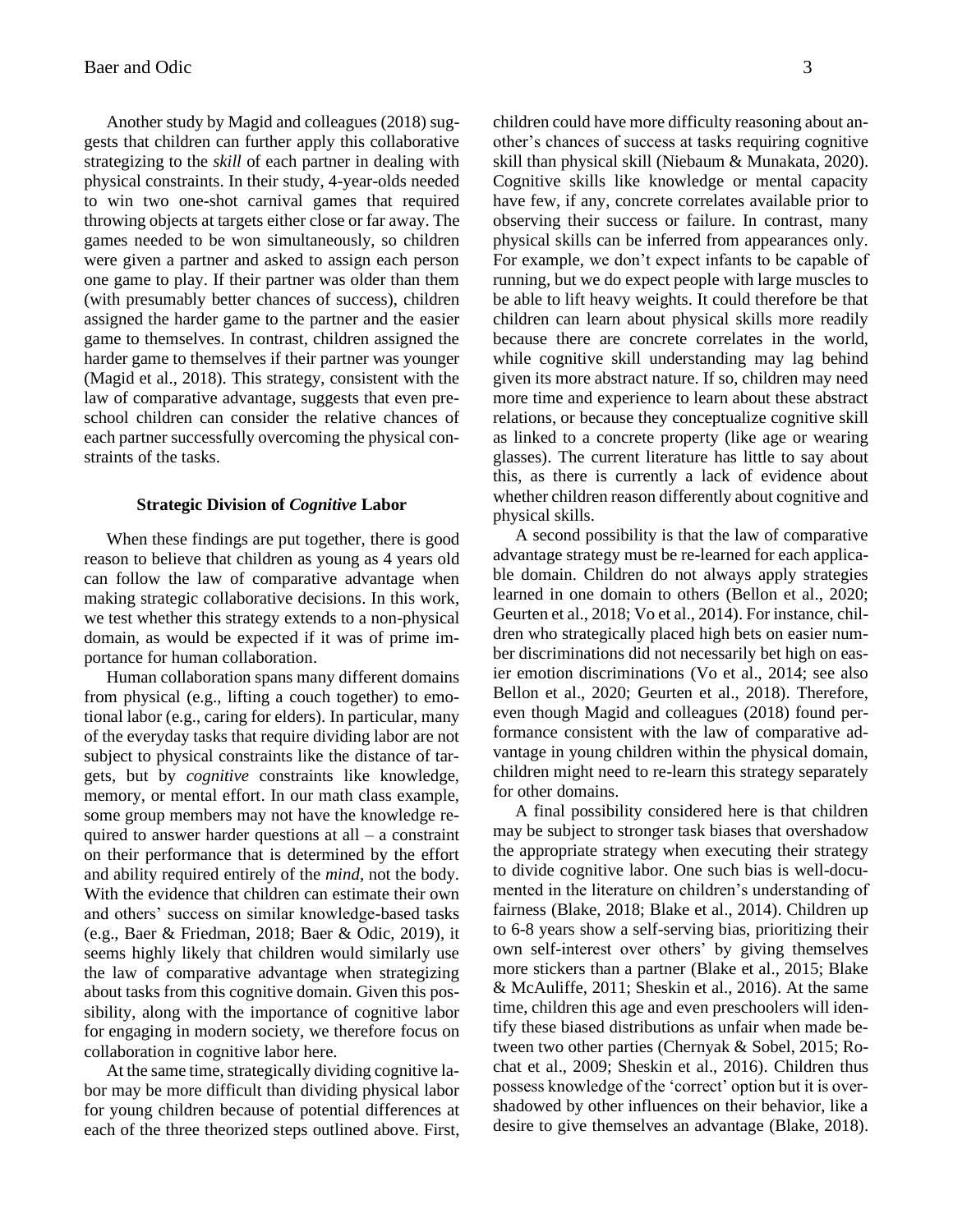A similar phenomenon may exist here, where children *can* formulate a strategy according to the law of comparative advantage, but their behavior is dominated by a self-serving bias. This bias could differentially affect the division of cognitive labor if intellectual competence is more highly prized by children than physical competence. There is again little evidence in the current literature to speak to this (though see Asaba & Gweon, 2019; Zhao et al., 2018 for evidence that children are motivated to appear competent).

## **The Current Studies**

In our studies, we ask whether children apply the law of comparative advantage to their strategic division of cognitive labor. We presented children with a task relying on cognitive skill: intuitive number comparisons ("which one has more dots"; Halberda & Feigenson, 2008). Children divided the questions between themselves and a peer described as being 'better' or 'not as good' at the task. Children strategically assigned themselves the easier questions when their partner was 'better' and likely more capable of succeeding on the difficult items. However, to anticipate the findings of our first experiment, we did not find that children made strategic divisions of cognitive labor until much older, at age 9.

In two follow-up studies, we investigate two of the three possible difficulties as explanations for why children did not appear to follow the law of comparative advantage when dividing cognitive labor: difficulty estimating the chances of success and difficulty in enacting a solution. If children fail to use this strategy across all studies, even with modifications to account for these two difficulties, we would instead have initial evidence that children struggle to formulate the strategy when reasoning about cognitive labor.

Over the last five decades, broad societal and economic shifts have had important impacts on how individuals must approach their careers and relate to their employers (Sullivan & Baruch, 2009). Globalization and rapidly changing technologies have reduced job security and demanded that employees flexibly manage fluid job demands (Hall, 2004; Lepine, Colquitt, & Erez, 2000; Savickas et al., 2009). Psychological contracts between organizations and employees have become more transactional, leaving individuals less able to rely on their employers for resources, lifelong employment, or opportunities for advancement (Hall, 1996; Sturges, Conway, Guest, & Liefooghe, 2005). Individuals who are better able to adapt to these unstable circumstances experience better career outcomes (Sullivan & Baruch, 2009).

#### **Experiment 1**

#### **Method**

Children were made to believe that they would play a collaborative "Number Game" (described below) with another child, who was either better or worse at that game than the child. We then offered children the opportunity to divide questions from the Number Game between the two partners to maximize their chances of success. Of critical interest was whether children would assign the easier of the two questions to the relatively less skilled group member, consistent with the law of comparative advantage. That is, would children assign easier questions to themselves if they were less skilled, but assign those same easy questions to their partner if the partner was less skilled?

**Participants.** One-hundred and fifty-nine children participated in the study (81 girls) between March 2016 and March 2017. Children were between the ages of 6 and 10 years old ( $M = 7;11$  [years; months], range = 6;0 - 9;11) as this age group is known to attend to and strategically compare cognitive difficulty in the number discrimination task we used (Baer et al., 2018; Baer & Odic, 2019). Our target sample size, set prior to testing based on the recommendations of Simmons et al., (2011) though not formally preregistered, was 20 children in each condition at each age (160 total). Most children participated in a quiet area of their school and some participated in an on-campus lab, all in Vancouver, BC, Canada. We did not formally collect demographic information, but children largely matched the demographics of the region (predominantly middleclass, and White or East/South-East Asian), and all children spoke English. Two additional children were excluded for having known or suspected developmental disabilities (reported by the child's classroom teacher). Informed consent was given by children's parents prior to beginning the study.

**Materials and Procedures.** Tasks were presented on a laptop computer using Psychtoolbox-3 in MATLAB (Brainard, 1997; The MathWorks Inc., 2015). Children responded verbally or by pointing to their answer on the screen. The experimenter entered all responses to reduce the influence of memory and motor development on the results.

*Number Game.* In each trial, children selected which of two groups of dots is more numerous without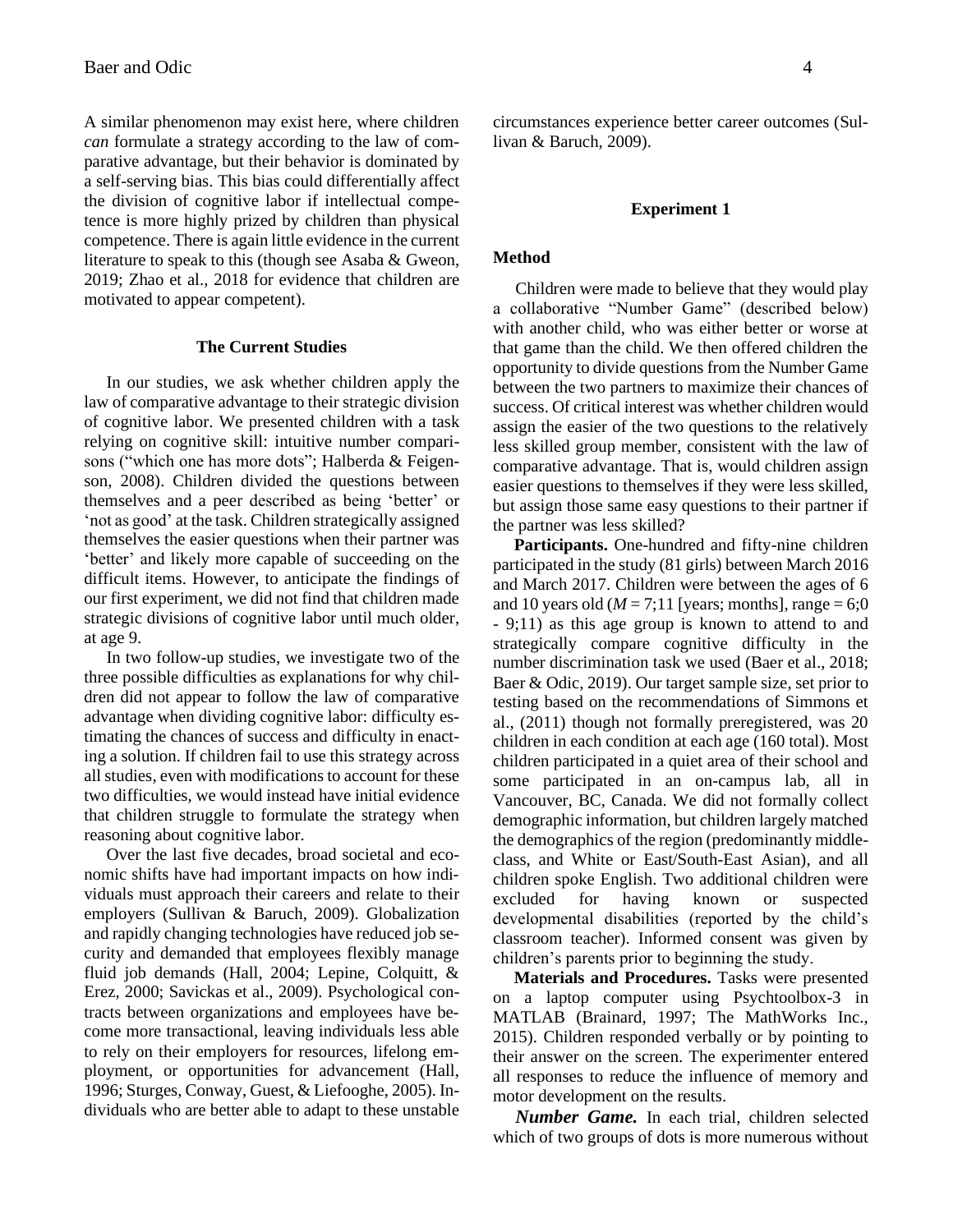a) The Number Game



b) Collaborative Task (Allocation)



"Pick one for you and one for Sam" (Exp. 1 & 2) "Pick one for Sam and one for Jesse" (Exp. 3)

*Figure 1.* Stimuli Used in the Experiments. (a) shows sample trials from the Number Game at different ratios. Children indicate which color has more dots. Larger ratios (on the left) are easier and smaller ratios (on the right) are more difficult. (b) shows a sample trial from the collaborative task. Children assign each question to a group member. In this example, the easier question is on the left.

counting (e.g., 10 yellow dots is more than 5 blue dots, see Figure 1). As mentioned earlier, smaller ratios, like 8 yellow to 9 blue (a ratio of 1.13), result in longer decision times and lower accuracy than large ratios, like 15 yellow to 5 blue (ratio 3.0; Baer & Odic, 2019; Halberda & Feigenson, 2008). These reaction time and accuracy differences signal that smaller ratios are more difficult and require more cognitive skill than larger ratios. By 5 years of age, children are sensitive to these differences in difficulty and can strategically identify the easier of two ratios (Baer & Odic, 2019, 2020). Therefore, we manipulated the difficulty of each trial through the ratio of dots, from a hard 1.13 to an easy 3.0.

Children were first introduced to the Number Game through 10 warm-up trials. On each trial, the dots appeared on the screen for 1.2 sec, and the child indicated whether the yellow or blue set was more numerous. The computer played audio feedback about the accuracy of each trial (e.g., "Oh, that's not right." or "Great!"). Because our collaborative task (detailed below) sometimes required that children believe they were less skilled than their partner, two of the ten warm-up trials were impossible (e.g., 10 yellow and 10 blue dots) and always led to negative feedback. These impossible tri-

als served to signal to children that they were not perfectly skilled at the game, making it plausible that another child could be more skilled than them. The remaining 8 trials were relatively easy ratios (2.0 and 3.0) to get children comfortable with the task.

*Collaborative Task.* Children were given a simple collaborative goal: they and a partner both needed to answer a lot of Number Game questions correctly to win the game. <sup>2</sup> Each partner would answer half of the total questions independently, and the two independent scores would be combined to form a team score. Teams consisted of two children: the child participant and a virtual gender-matched 'partner,' introduced through a photo of a child (approximately 7 years old and White) on the computer screen. Partners were said to be in another room or at another school, but connected virtually. In the rare event a child expressed doubt about the partner's existence, the experimenter explained that the computers were connected (through FaceTime or Skype), and pretended to message 'the other experimenter' through an iPad.

We then provided children with information about the relative skill levels of each partner. Half of children were told that their partner answered more<sup>3</sup> of the warm-up questions correctly and was therefore better at the Number Game than the child ("Partner Better" condition). The other half heard that the partner didn't answer as many questions correctly and was therefore not as good at the Number Game ("Partner Worse" condition, randomly assigned). The experimenter also provided affective cues to differentiate the conditions (e.g., excited expression and tone if the partner did better, as though children were lucky to have a skilled partner, or a worried expression and tone if the partner did worse). The experimenter asked children to indicate which person was better at the game and corrected them before moving on if they answered incorrectly or did not want to answer.

As the focal task, we asked children to split pairs of Number Game questions between the partners. Our primary dependent variable was how often children would assign the easier question to themselves, expecting this

<sup>2</sup> The exact number of correct answers needed was not provided as we did not want children to begin counting the number of trials, or feel too anxious about getting an answer wrong. If children asked for a specific number (which happened very rarely), the experi-

menter told them that she didn't know the exact number, but emphasized that it was 'a lot' to make clear that both the child and their partner would need to do well in order to win.

<sup>&</sup>lt;sup>3</sup> Exact numbers were not provided.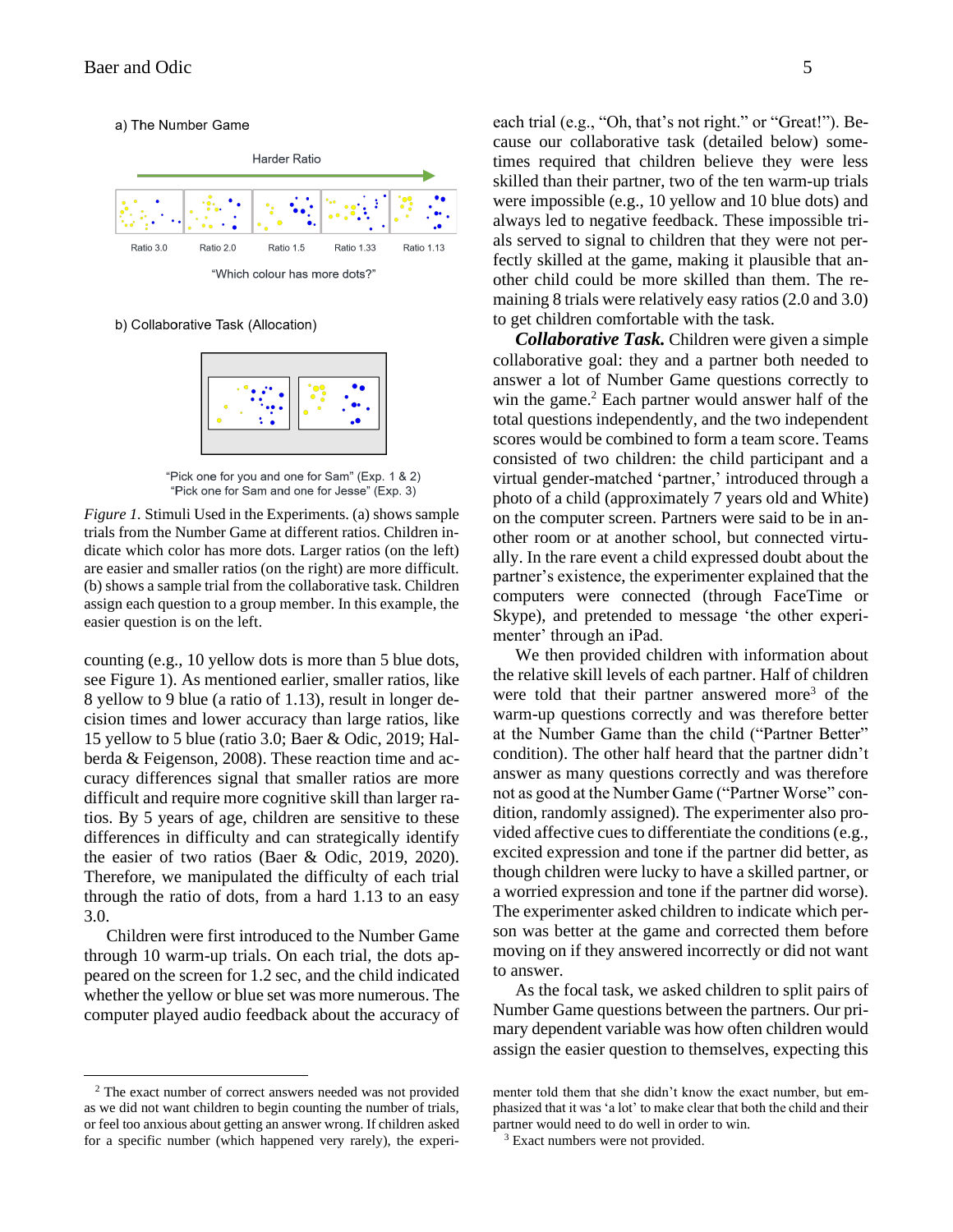to occur more frequently in the Partner Better condition than in the Partner Worse condition if the children are following the law of comparative advantage (e.g., Magid et al., 2018). In 14 test trials, children saw a pair of Number Game questions that differed in difficulty and were asked to choose one for their partner to answer and one for themselves to answer (see Figure 1 and see Baer & Odic, 2019 for a similar design in a nonsocial task). If children only selected one question, the experimenter asked children to select which person would answer that question, and then indicated that the remaining question would go to the other partner, to make sure that children understood that they needed to assign both questions. Number Game questions varied in ratio from 1.13 (hard) to 3.0 (easy) and were paired to make test trials with 'metaratios' from 1.33 (small difference in difficulty, e.g., ratios 1.5 and 1.13) to 2.65 (large difference in difficulty; see Baer & Odic, 2019). Children saw two trials at the easiest metaratio first, then cycled through the full range of metaratios in a random order that was the same for all children. We expected children's performance to be best on the largest metaratios, but additional metaratios were included to match the stimuli from Baer & Odic, 2019 and to control for non-numeric cues on these trials (e.g., the cumulative area of the dots). We made no further predictions about this variable. The task was untimed, but children were prevented from counting the dots. Questions were never labelled as 'easy' or 'hard;' children had to infer these difficulties on their own. No feedback was provided to children about their choices at any point during the task. While splitting the trials, children were not asked to answer the questions, and therefore did not get any feedback about their performance on those trials.

Following the division of questions, children answered 14 Number Game questions. All children answered the same easy 14 questions, but were told that they were answering the questions they chose earlier. At the end of the session, children were told that their team had answered enough questions correctly to win and were given a small prize.

# **Results**

All analyses below collapse across gender, as there was no impact of gender on these results.

First, we confirmed that children understood the Number Game using the 14 questions presented following the division of labor. As shown in Table 1, children at all ages clearly understood this task, as they selected the more numerous set well above chance of 50%.

# Table 1

*Means and Tests Against Chance in Experiment 1*

| Age                               | Mean  | SD    | df | $\bar{t}$ | $\boldsymbol{p}$ | $\overline{d}$ |  |  |
|-----------------------------------|-------|-------|----|-----------|------------------|----------------|--|--|
| (Years)                           | (% )  |       |    |           |                  |                |  |  |
| Number Game (chose more numerous) |       |       |    |           |                  |                |  |  |
| 6                                 | 85.26 | 12.60 | 38 | 17.47     | < 0.001          | 2.80           |  |  |
| 7                                 | 86.67 | 11.75 | 39 | 19.73     | < 0.001          | 3.12           |  |  |
| 8                                 | 86.99 | 10.38 | 40 | 22.81     | < 0.001          | 3.56           |  |  |
| 9                                 | 89.32 | 9.36  | 38 | 26.24     | < 0.001          | 4.20           |  |  |
|                                   |       |       |    |           |                  |                |  |  |
| Division (gave easier to self)    |       |       |    |           |                  |                |  |  |
| <b>Partner Better Condition</b>   |       |       |    |           |                  |                |  |  |
| 6                                 | 61.56 | 16.21 | 20 | 3.27      | .004             | 0.71           |  |  |
| 7                                 | 62.50 | 20.71 | 19 | 2.70      | .014             | 0.60           |  |  |
| 8                                 | 61.07 | 24.90 | 19 | 1.99      | .061             | 0.44           |  |  |
| 9                                 | 73.02 | 18.26 | 17 | 2.64      | .017             | 1.26           |  |  |
| Partner Worse Condition           |       |       |    |           |                  |                |  |  |
| 6                                 | 60.71 | 17.19 | 17 | 2.64      | .017             | 0.62           |  |  |
| 7                                 | 57.86 | 26.00 | 19 | 1.35      | .192             | 0.30           |  |  |
| 8                                 | 45.92 | 26.78 | 20 | $-0.70$   | .493             | 0.15           |  |  |
| 9                                 | 42.52 | 23.20 | 20 | $-1.48$   | .155             | 0.32           |  |  |

Given that children understood the Number Game, we next examined their division of labor to see whether they strategically allocated questions according to the law of comparative advantage. We conducted a 2 (Condition, between subjects: Partner Better, Partner Worse) by 4 (Age Group, between subjects: 6, 7, 8, 9) by 6 (Metaratio, within subjects: 1.33, 1.5, 1.77, 2.0, 2.26, 2.65) ANOVA on children's choice to assign the easier question to themselves, averaged across the trials. Overall, children's strategies were consistent with the law of comparative advantage: they were more likely to take the easier question when they were less skilled than their partner than when they were better,  $F(1, 151) = 10.65, p = .001, \eta_p^2 = .07$ . However, this effect was modulated by age,  $F(3, 151) = 3.39, p = .020$ ,  $\eta_p^2$  = .06. As shown in Figure 2, a Tukey posthoc analysis revealed that only 9-year-olds matched skill and difficulty, keeping many more difficult trials for themselves in the Partner Worse condition than in the Partner Better condition, *t*(37) = 30.50, *p* < .001, *d* = 1.46. The conditions did not differ from one another in any other age group, though, as can be seen in Table 1 and Figure 2, 8-year-olds showed the same differentiation as the 9-year-olds but did not reach traditional levels of significance.

We also found a main effect of Metaratio (the ratio of difficulties being compared on each division trial),  $F(4.4, 663.75) = 4.65, p = .001, \eta_p^2 = .03$  (Greenhouse-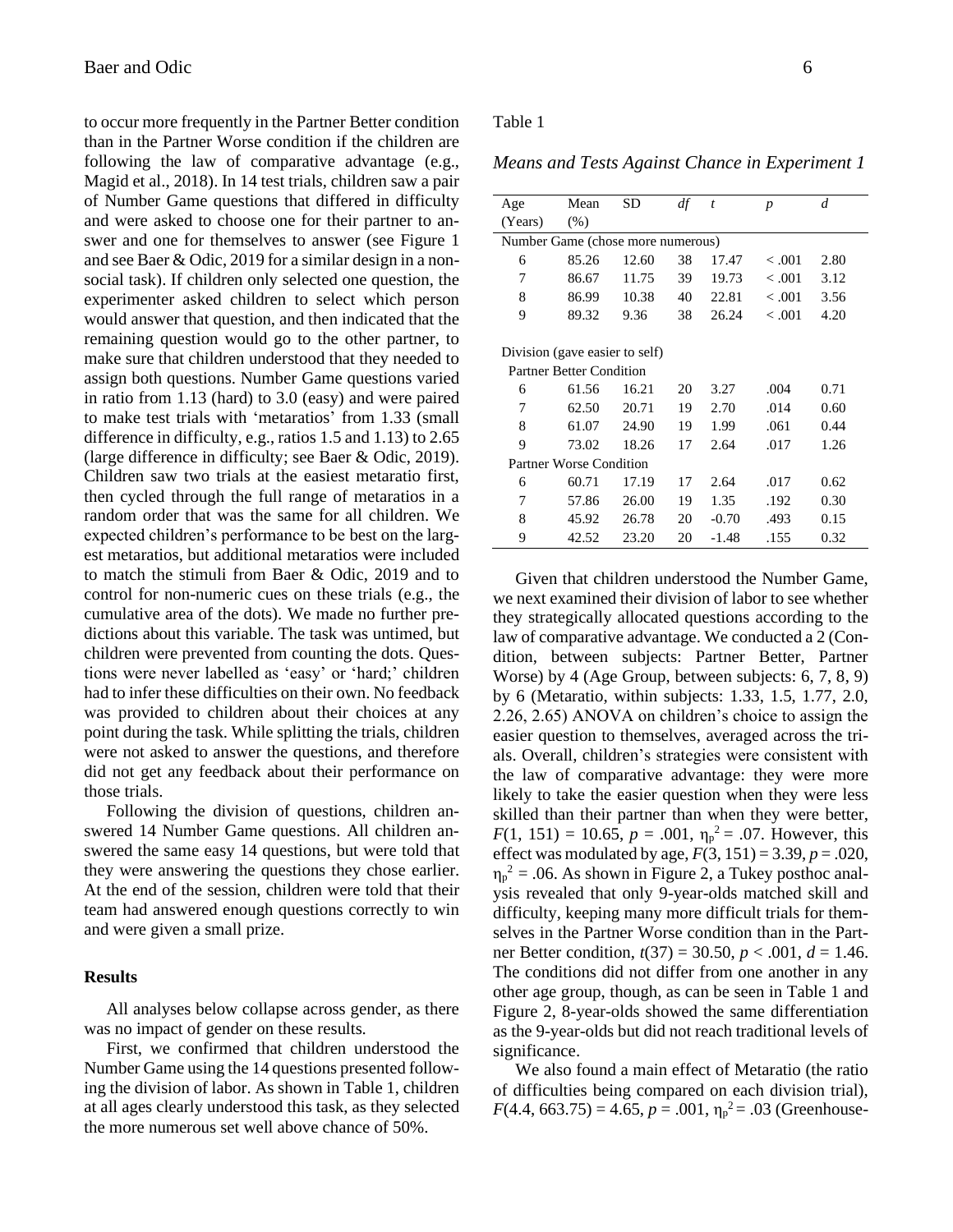

*Figure 2.* Percentage of Trials Assigning the Easier Question to Self in Experiment 1. Error bars represent 1 standard error.

Geisser corrected for sphericity). Similar to when children compare difficulties to make strategic choices only for themselves, children were more likely to choose the easier question when the difference in difficulty was large than when is was small (Baer et al., 2018; Baer & Odic, 2019). There were no other significant main effects or interactions. We also repeated these analyses in the Supplemental Materials treating age as a continuous variable rather than categorial, and looking only at performance on the first trial. Both analyses replicate the patterns reported here.

Finally, children generally allocated the easier question to themselves across both conditions. As shown in Table 1 and Figure 2, children at all ages took the easier question above chance of 50% when their partner was better, as expected given a strategy of matching skill with difficulty. However, when their partner was worse, 6-year-olds still took the easier question above chance – opposite the matching strategy – and  $7-9$ year-olds' selections did not differ from chance.

#### **Discussion**

Only 9-year-olds in the current study strategically divided cognitive labor according to the law of comparative advantage. This is surprising given evidence that 4-year-olds enacted this strategy for a physical task (Magid et al., 2018) and that 5-year-olds can reason about the relative difficulties of questions in the identical Number Game (Baer & Odic, 2019). Moreover, children in all age groups appeared generally biased to allocate the easier question to themselves, even when their partner was worse at the game, suggesting that they did recognize their own chances of success were higher on the easier questions than the harder ones.

If children could detect the differences in difficulties, then perhaps the challenge lies in their understanding of the skill manipulation.<sup>4</sup> Our initial intuition was that the term "better" should have directly cued skill without requiring any inference, and was therefore the best choice of skill manipulation. However, 4-year-olds succeeded at dividing physical labor in the studies by Magid et al., (2018) when cued to skill using the relative age of the partner ("younger"/"older"), which we learned about after completing this experiment. This highlights an intriguing possibility: perhaps as children learn about others around them, they may find it easier to link success with concrete, observable traits than these abstract ones. Therefore, children may have encoded the term "better", but not fully understood its implications for the underlying cognitive skills. In our next study, therefore, we used age as a more easily observable trait that correlates strongly with many cognitive skills like those required here (Halberda & Feigenson, 2008; and see Magid et al., 2018). We told children that their partner was either older or younger than they were, accompanied by a picture of an older or younger child, respectively. We hypothesized that age alone might be a more salient and relevant cue to cognitive ability for children than direct testimony about skill, and that children might use this information to strategically divide cognitive labor younger than age 9.

# **Experiment 2**

# **Method**

**Participants.** One hundred and sixty-six children participated in the study (74 girls) between February and July 2019 in the same manner and geographic location as Experiment 1. Our target sample size, as in Experiment 1, was 20 children per condition per age group (160 total). We recruited children between the ages of 4 to 8 years ( $M = 5;11$ , range = 4;0 - 7;11) because our goal was to detect success in children

<sup>4</sup> In a follow-up experiment in the Supplemental Material, we rule out other low-level explanations for not understanding the skill manipulation through a post-test comprehension check. We found that 91% of children passed the check yet still took easier questions for

themselves. Therefore, properties of the design like the small number of warm-up trials from which to form ability beliefs, the reliance on verbal testimony about partner performance, or forgetting over the course of the study are unlikely to account for the results.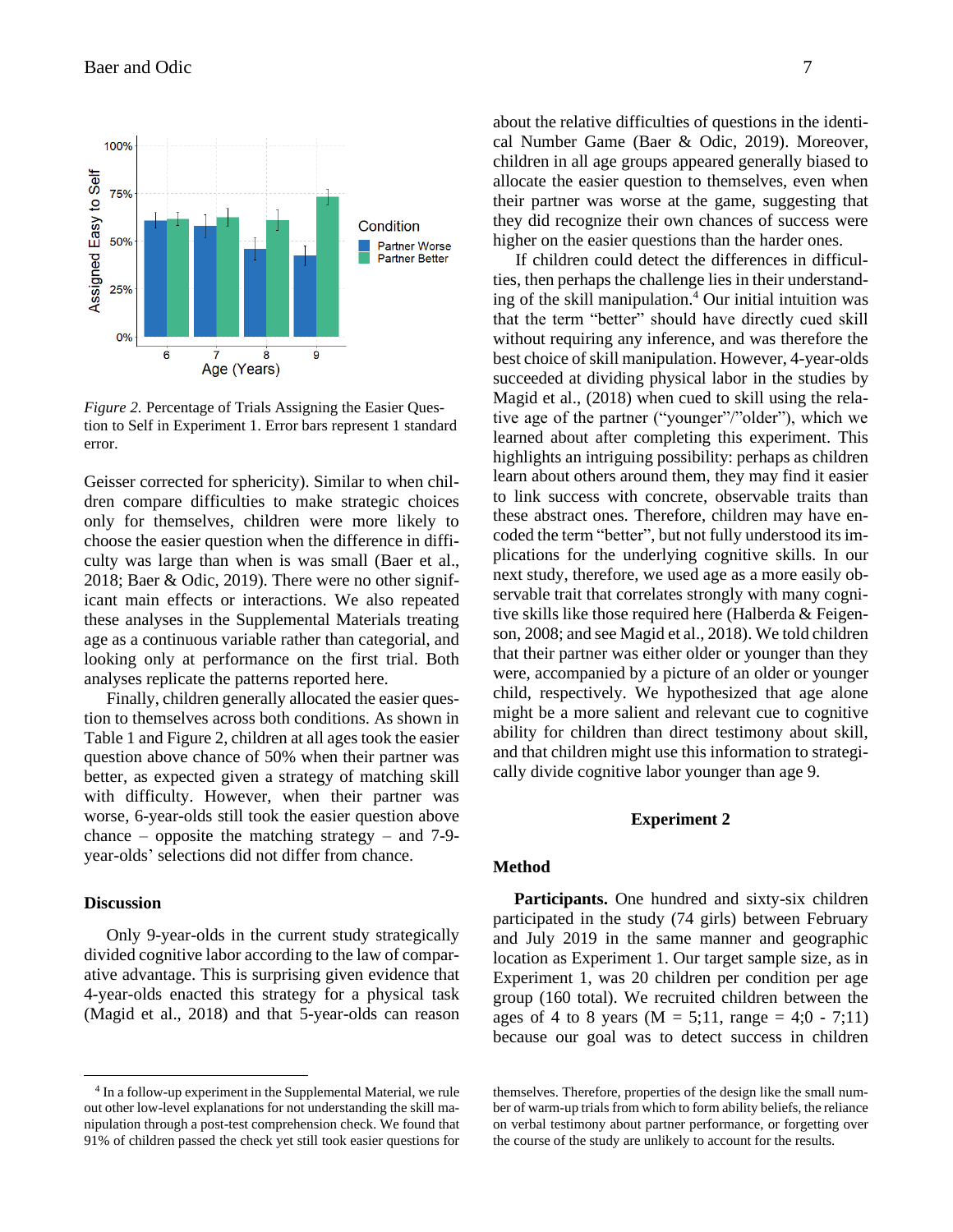younger than age 9 and because the manipulation of age was successfully used by Magid and colleagues (2018) in 4-year-old children. Four additional children were excluded from the analyses for not competing the study (2), not understanding English (1), and because they participated in Experiment 1 (1).

**Materials and Procedures.** We used the same design as Experiment 1 with a few key changes. First, we did not tell children anything about the relative skill or past success of their partner, but instead told children that their partner was older or younger than them. To help reinforce this, the picture of their virtual partner was either about 2-3 years old if younger, or around 7- 8 years old if older, ensuring that every age tested would believe the manipulation. Second, we provided a longer warm-up phase, including 30 trials ranging in ratio from 1.13 to 3.0. Like in Experiment 1, we included 6 impossible trials so that children did not get all questions correct. Third, we used more distinct metaratios (2.0, 2.88, and 3.66) during the collaboration phase of the study to make sure that children could consistently tell apart the two difficulties. Fourth, we asked children two post-test comprehension questions to confirm that they remembered the key age manipulation ("Who is older?") and to see if they explicitly mapped age on to skill ("Who is better at the [Number] Game?").

## **Results**

Children's gender is collapsed in these analyses, as its inclusion did not influence any of the results below.<sup>5</sup>

First, we examined children's post-test comprehension answers to confirm that the skill manipulation worked. When asked which partner was older, 97.6% of children gave the correct answer. When instead asked which partner was better at the Number Game, 109 children (65.7%) responded with the older partner. Interestingly, a logistic regression revealed that this was influenced by condition (Odds Ratio  $(OR) = 4.73$ ,  $\chi^2(1) = 17.40, p < .001$ ), age (OR = 2.19,  $\chi^2(1) = 10.10$ ,  $p = .002$ ), and their interaction (OR = 6.6,  $\chi^2(1) = 6.60$ ,  $p = .010$ ). Simple slopes revealed that there was no age effect for linking age to skill if their partner was younger (81.7% of children linked the two),  $β = -0.20$ ,  $SE = 0.29$ ,  $t(162) = -0.68$ ,  $p = .494$ , but a strong age effect if their partner was older,  $\beta = 0.79$ , SE = 0.25, *t*(162) = 3.17, *p* = .001 (from 36.3% at age 4 to 85.0% at age 7). We make two conclusions from this. First,

children remembered the age manipulation and generally linked it to skill. Second, children, particularly younger children, were reluctant to label themselves as 'worse' at the task. No results below change when removing children who failed the comprehension check.

We next checked that children understood the Number Game. As shown in Table 2, children selected the more numerous color more often than 50% (chance) at all ages tested.

Table 2

*Means and Tests Against Chance in Experiment 2*

| Age                               | Mean  | SD    | df | t       |         | d    |  |
|-----------------------------------|-------|-------|----|---------|---------|------|--|
| Number Game (chose more numerous) |       |       |    |         |         |      |  |
| 4                                 | 71.87 | 12.98 | 40 | 10.79   | < 0.01  | 1.69 |  |
| 5                                 | 80.38 | 8.04  | 43 | 25.05   | <.001   | 3.78 |  |
| 6                                 | 84.39 | 11.72 | 43 | 19.47   | < 0.001 | 2.93 |  |
| 7                                 | 89.28 | 6.34  | 36 | 37.68   | <.001   | 6.19 |  |
|                                   |       |       |    |         |         |      |  |
| Division (gave easier to self)    |       |       |    |         |         |      |  |
| Partner Older Condition           |       |       |    |         |         |      |  |
| 4                                 | 45.13 | 14.69 | 21 | $-1.56$ | .135    | 0.33 |  |
| 5                                 | 49.03 | 16.83 | 21 | $-0.27$ | .789    | 0.06 |  |
| 6                                 | 56.07 | 21.53 | 19 | 1.26    | .222    | 0.28 |  |
| 7                                 | 65.00 | 24.84 | 19 | 2.70    | .014    | 0.60 |  |
| <b>Partner Younger Condition</b>  |       |       |    |         |         |      |  |
| 4                                 | 46.24 | 6.89  | 18 | $-2.38$ | .029    | 0.55 |  |
| 5                                 | 39.94 | 17.45 | 21 | $-2.71$ | .013    | 0.58 |  |
| 6                                 | 51.19 | 25.33 | 23 | 0.23    | .820    | 0.05 |  |
| 7                                 | 44.96 | 20.94 | 16 | $-0.99$ | .336    | 0.24 |  |

Did children strategically assign the difficult questions to the older partner? We conducted an ANOVA with Condition (Partner Older, Partner Younger), Age (4, 5, 6, 7), and Metaratio (2.0, 2.8, 3.66) on children's choice to assign themselves the easier question. Children were generally more likely to take the easy question when their partner was older than when their partner was younger,  $F(1, 158) = 6.42$ ,  $p = .012$ ,  $\eta_p^2 = .04$ . Children's age also affected their behavior: older children in the sample were also more likely to take the easy question than younger children,  $F(3, 158) = 2.92$ ,  $p = .036$ ,  $\eta_p^2 = .05$ . While not reaching conventional levels of significance, the analyses and Figure 3 hint at an interaction between the Condition and Age, *F*(3, 158) = 2.14,  $p = .097$ ,  $\eta_p^2 = .04$ . Post-hoc Tukey tests revealed that only 7-year-olds changed their division of

<sup>&</sup>lt;sup>5</sup> Gender interacted with metaratio,  $F(1.84, 275.98) = 3.77$ ,  $p =$ .027,  $\eta_p^2 = 0.03$  (Greenhouse-Geisser corrected), but as neither are

key variables of interest and do not interact with the condition manipulation, we did not look at this further.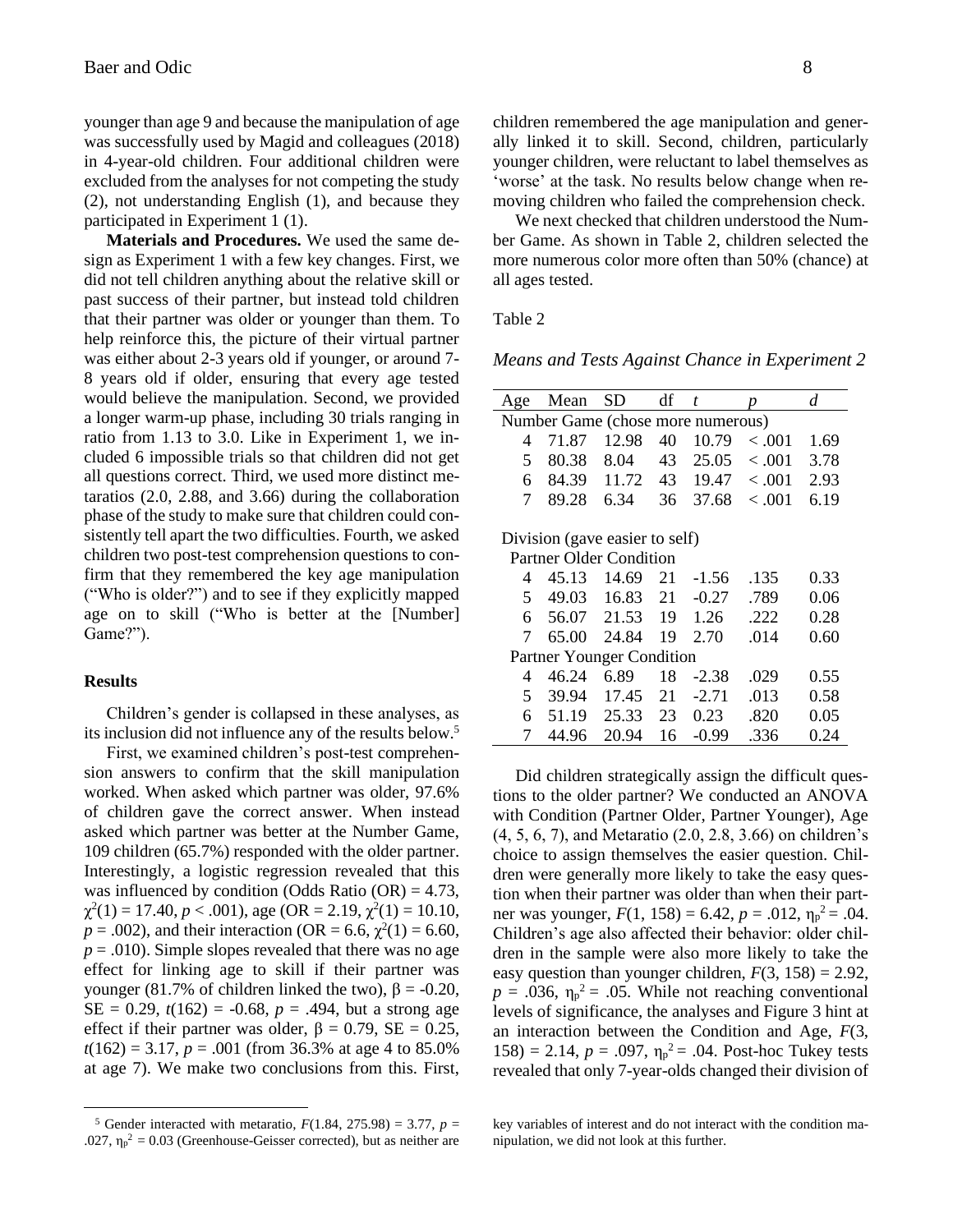

*Figure 3.* Percentage of Trials Assigning the Easier Question to Self in Experiment 2. Error bars represent 1 standard error.

labor strategy based on the relative age of their partner,  $t(35) = -20.04$ ,  $p = .044$ ,  $d = 0.87$ , shown in Figure 3. This appears to be a much clearer difference between conditions compared to 7-year-olds in Experiment 1, but also a more tenuous success than that of older children given the non-significant interaction term here, and so should be interpreted with caution. There was no main effect nor any interactions with Metaratio. These results also emerge when treating age as a continuous variable and when only examining the first trial (see Supplemental Materials).

As shown in Table 2, children were not biased to assign themselves the easier question, and instead generally divided question difficulty at chance levels.

## **Discussion**

In contrast to Experiment 1, we have preliminary evidence that 7-year-olds strategically assigned easier questions to the relatively less skilled (i.e., younger) partner when age was used as a proxy for skill. As an easily observable trait in childhood, and one that often covaries with cognitive ability given the dramatic cognitive development in this age range, children may more readily link age with cognitive skill than the comparative testimony used in Experiment 1. These results suggest that at least some of the apparent failure to strategically divide cognitive labor in 5-8-year-old children might stem from the labelling of skill, especially for the youngest children.

The results of Experiment 2 also highlight another, non-mutually exclusive possibility: children in Experiment 1 may have had a self-serving bias, choosing to act in their own self-interest rather than in the best interests of the team. Recall that in Experiment 1, children on average assigned themselves the easier question in both conditions. This is the same behavior seen when children try to maximize their own success, shown when children divided labor for a competition (Magid et al., 2018), and in an asocial setting (Baer et al., 2018; Baer & Odic, 2019). In Experiment 2, however, children did not show this general preference for easy trials, instead assigning themselves the easier question about half of the time, independent of their partner's skill/age. We suspect that the key reason for this change is in the overt skill comparison used in Experiment 1 ("Sam was *even better* than you"), which tends to lead to reward-maximizing behavior in schoolaged children. For instance, preschool children who were told they had a reputation for being smart were more likely to cheat (Zhao et al., 2018), and children who were outperformed by peers persisted longer than when peers performed worse (Magid & Schulz, 2015). In contrast, children in Experiment 2 only learned about the relative age of the partner, which potentially spared them from these competitive feelings.<sup>6</sup> If true, children's self-serving biases might mask their underlying understanding of strategic division of cognitive labor.

A similar kind of self-serving bias can be seen in the literature on children's fairness (e.g., Blake et al., 2015), where children are tasked with dividing resources like stickers or candies between partners. When presented with a split that gives them an advantage (e.g., they get 4 candies when their partner gets 1), children up to middle childhood (around age 8) generally accept the split (Blake et al., 2015; Blake & McAuliffe, 2011; Sheskin et al., 2016). When instead presented with a split that unfairly advantages their partner (e.g., gives the partner 4 candies when they only get 1), children generally reject the split, leaving both partners with no resources. However, even preschool children *say* that it is only fair when the two partners receive equal resources, resulting in a gap between their knowledge of fair distributions and their actual distribution behavior (Blake, 2018; Blake et al., 2014). To combat this discrepancy and capture children's understanding of fairness using a behavioral measure, researchers rely on a third-party task, where children divide resources between two other parties rather than between themselves and a partner. When dividing resources between others, even preschool children divide

<sup>&</sup>lt;sup>6</sup> In fact, we only observed similar self-preservation behavior when we asked children to compare which partner was better as part of our comprehension check at the end of the study. Children who were younger than their partner were more likely to respond that

they were better or simply refuse to answer. Even if children knew they were younger, they seem to have felt uncomfortable saying they were worse at the game.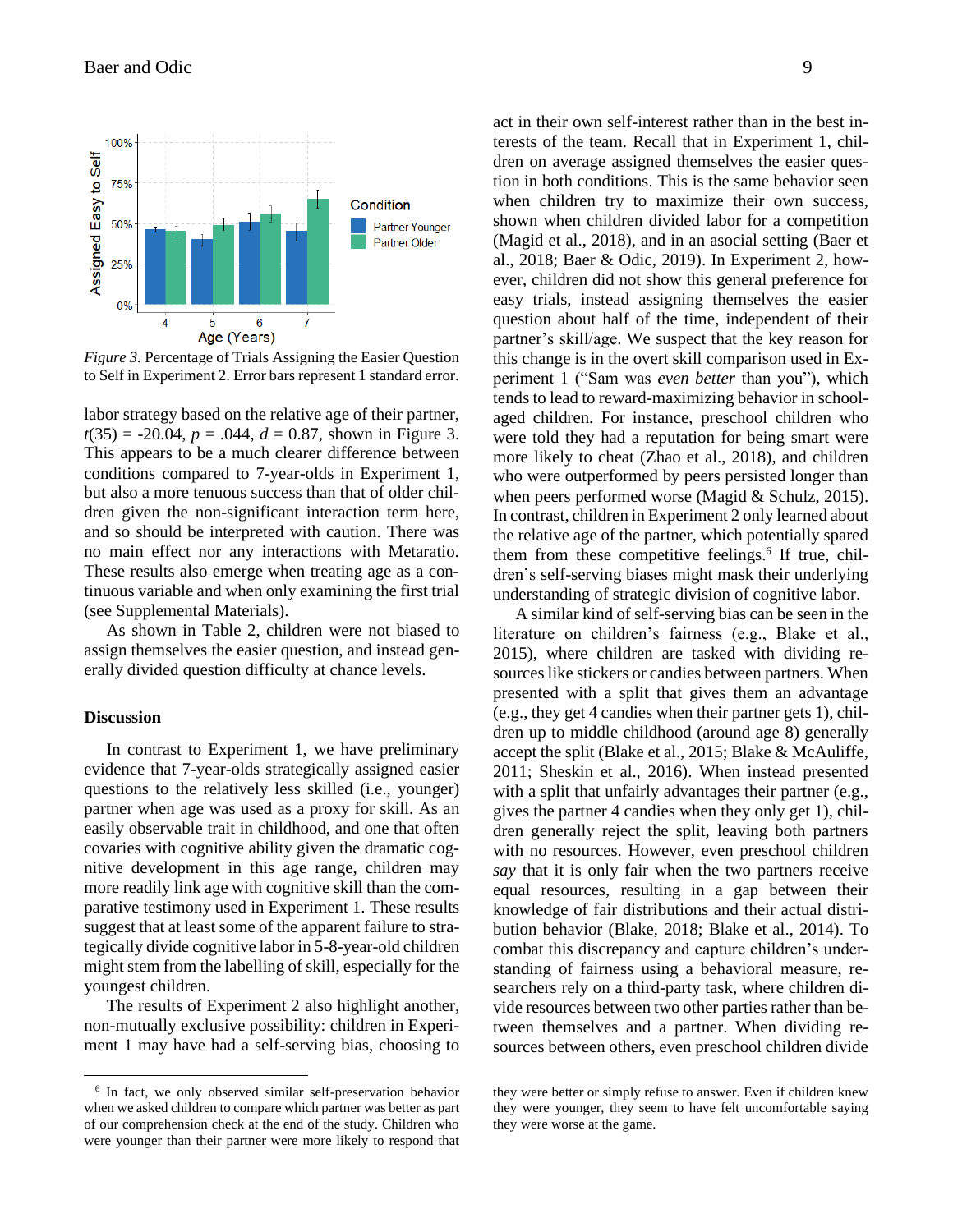resources equally (Chernyak & Sobel, 2015; Rochat et al., 2009; Sheskin et al., 2016).

To understand the contribution of a self-serving bias in children's collaborative behavior, we used a thirdparty design in the next study. Rather than asking children to divide questions between themself and a partner, we asked children to divide questions between two other children that differ in skill (but are of same age). In doing so, we eliminate any potential self-serving biases, allowing us to directly test whether children younger than 7 will strategically divide cognitive labor according to the law of comparative advantage.

### **Experiment 3**

# **Method**

**Participants.** Eighty children between the ages of 4 to 8 years ( $M = 6;0$ , range = 4;0 - 7;11, 29 girls) participated in the study between November 2016 and March 2017 in the same manner and geographic location as Experiments 1 and 2.<sup>7</sup> Our target sample size was again 20 children per condition per age group (which given the within-subject design meant 80 children). Two additional children were excluded from the analyses for not competing the study.

**Materials and Procedures.** As in Experiment 2, children began the study with 30 trials of the Number Game to orient them to the task (the impossible trials were not needed to convince children that they weren't perfect, and so were not used here). Then, children were asked to divide the same 14 pairs of questions between two partners as in Experiment 2.

Rather than asking children to divide questions between themselves and a virtual partner, children divided questions between two *other* children who were playing the Number Game together on a team later that day. The two other children were gender-matched to the participant and presented using small laminated photos. Photos were always placed one above the other rather than beside each other to avoid children associating the partners with sides of the screen.

To introduce the collaborative task, the experimenter said that both partners needed to get all the questions correct to win. One partner was said to be 'good' at the game, while the other partner was said to be 'not so good' at the game. Children were asked a comprehension question about whether each partner

<sup>7</sup> This study was planned and conducted prior to learning about the findings of Magid et al., (2018), and prior to Experiment 2. We was good at the game or not and were corrected if necessary. We asked children to help the partners win the game by splitting up the questions so they could both get them all correct. As in Experiments 1 and 2, children saw pairs of Number Game questions on the screen and selected one question to give to each partner. Following the 14 test trials, the experimenter repeated the comprehension questions to check if children remembered the skill difference.

### **Results**

There was once again no impact of children's gender or metaratio on the results, so these variables were removed from further analyses. Twelve children failed the post-test comprehension check (i.e., incorrectly identified the skill of both partners), but the results below do not change when removing these children. We also confirmed that children at all ages understood the Number Game and selected the more numerous color during the 30 warm-up trials (see Table 3).

# Table 3

*Means and Tests Against Chance in Experiment 3*

| Age                                 | Mean  | SD    | df | $\boldsymbol{t}$ | p       | d    |  |
|-------------------------------------|-------|-------|----|------------------|---------|------|--|
| (Years)                             |       |       |    |                  |         |      |  |
| Number Game (chose more numerous)   |       |       |    |                  |         |      |  |
| 4                                   | 62.17 | 17.07 | 19 | 3.19             | .005    | 0.71 |  |
| 5                                   | 79.00 | 11.75 | 19 | 11.03            | $-.001$ | 2.47 |  |
| 6                                   | 82.67 | 7.84  | 19 | 18.63            | $-.001$ | 4.16 |  |
| 7                                   | 88.17 | 4.39  | 19 | 38.88            | $-.001$ | 8.69 |  |
|                                     |       |       |    |                  |         |      |  |
| Division (gave easier to unskilled) |       |       |    |                  |         |      |  |
| 4                                   | 52.14 | 13.73 | 19 | 0.70             | .494    | 0.16 |  |
| 5                                   | 63.93 | 25.54 | 19 | 2.44             | .025    | 0.55 |  |
| 6                                   | 67.50 | 18.02 | 19 | 4.34             | $-.001$ | 0.97 |  |
| 7                                   | 72.50 | 21.40 | 19 | 4.70             | < 0.001 | 1.05 |  |

As this study was within-subjects, we were most interested to know if children were assigning harder questions to the 'good' partner and therefore easier questions to the 'not so good' partner. As shown in Table 3 and Figure 4, children aged 5 and older followed this pattern significantly above chance of 50%. A oneway ANOVA found that children were significantly more likely to match difficulty with skill at older age groups,  $F(3, 76) = 3.70$ ,  $p = .015$ ,  $\eta_p^2 = .13$ . Specifically,

present it third for ease of interpretation given the stronger methodological overlap between Experiments 1 and 2.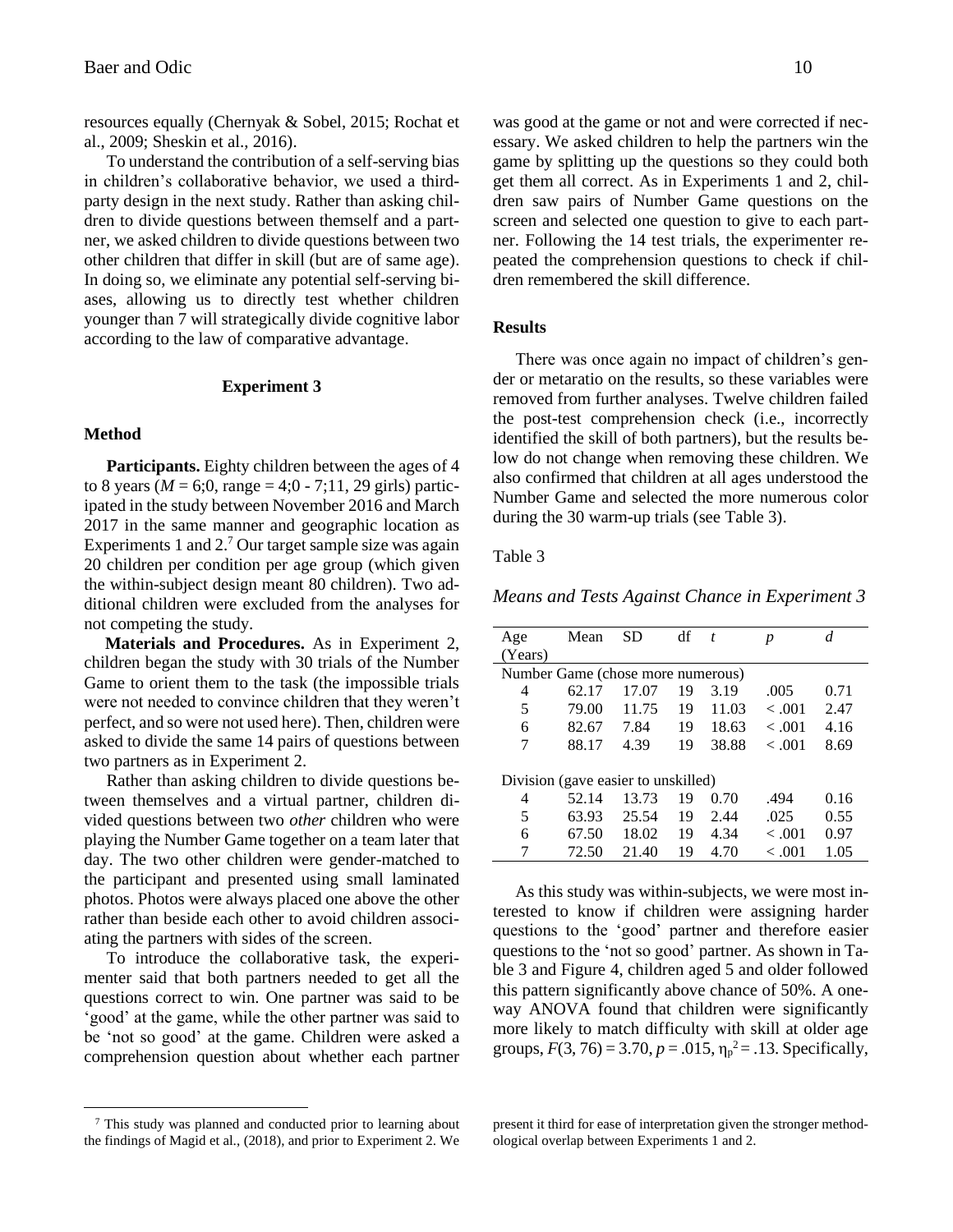

*Figure 4.* Percentage of Trials Assigning Easier Questions to Worse Partner in Experiment 3. Error bars represent 1 standard error.

7-year-olds were significantly more likely to match difficulty and skill than were 4-year-olds, Tukey posthoc  $t(38) = 20.36, p = .012, d = 1.13$ . Thus, when children's self-interest was removed by using a third-party task rather than a first-person task, children as young as 5 years old demonstrated strategic behavior consistent with the law of comparative advantage – assigning harder questions to the most competent partner. We repeat this analysis treating age continuously and only using performance on the first trial, and find that these results are robust to these modifications (see Supplemental Material).

# **General Discussion**

It can be challenging to optimally allocate tasks to group members with differing skills. In three studies, we examined whether children from ages 4-9 apply a strategy based on the law of comparative advantage to their collaborations in a numerical discrimination task. In Experiment 1, children aged 6-9 assigned themselves easier questions when paired with a higherskilled partner, consistent with the law of comparative advantage. But surprisingly, only 9-year-olds consistently assigned themselves the harder questions if their partner was less skilled. In Experiment 2, 7-year-olds began to demonstrate this strategic reasoning when their partner was described as older or younger, suggesting that at least some of the apparent failure in Experiment 1 might stem from children's developing ability to estimate the probability of their partner's success. In Experiment 3, 5-7-year-olds assigned harder questions to a child 'good' at the task and easier questions to a child 'not so good' at the task in a third-party paradigm where children were not direct participants in the collaboration. This suggests that another influence on performance in Experiment 1 was likely a self-serving bias, in which children knew the best split of questions, but did not enact it as a strategy out of a desire to privilege themselves.

These findings paint a nuanced picture of developing labor division. First, they demonstrate that by 5 years, children can enact a collaborative strategy in the domain of cognitive labor consistent with the law of comparative advantage, in which a higher-skilled partner completes difficult tasks given the greater advantage to the team. This extends prior work of strategic collaboration on a physical task (throwing objects; Magid et al., 2018) and demonstrates breadth of this reasoning to cognitive tasks (reasoning about numbers). Second, they show that enacting this strategy can be constrained by a self-serving bias. Despite understanding the collaborative strategy at age 5, children didn't enact this strategy in their own collaborations until 7-9 years. Like findings in the literature on children's fairness, developing collaborations appear to also be influenced by goals to benefit the self above others. Third, at least some of the effects can be explained by how ability was communicated to the children. Seven-year-old children did not enact a strategy consistent with the law of comparative advantage when their partner was "not as good" as them, but did when their partner was described as "younger". This highlights a caution for researchers interested in measuring or manipulating beliefs about ability or competence: we may underestimate children's reasoning by using abstract terms like "better".

## **Strategizing About Skill on Cognitive Tasks**

Our goal was to examine the breadth of children's collaborative strategies, and to test what components of their strategy use might differ when children apply the same strategy in different domains. To that end, our results provide several new insights and highlight new directions for understanding how children strategize about cognitive skill.

With respect to the way children estimate the chances of success on cognitive tasks, these findings demonstrate that certain cues are more tightly linked to judgments of skill than others. A simple change in the partner's skill manipulation from an abstract comparison ('better') to an age comparison ('older') resulted in children applying the law of comparative advantage at age 7 rather than 9. This could signal that children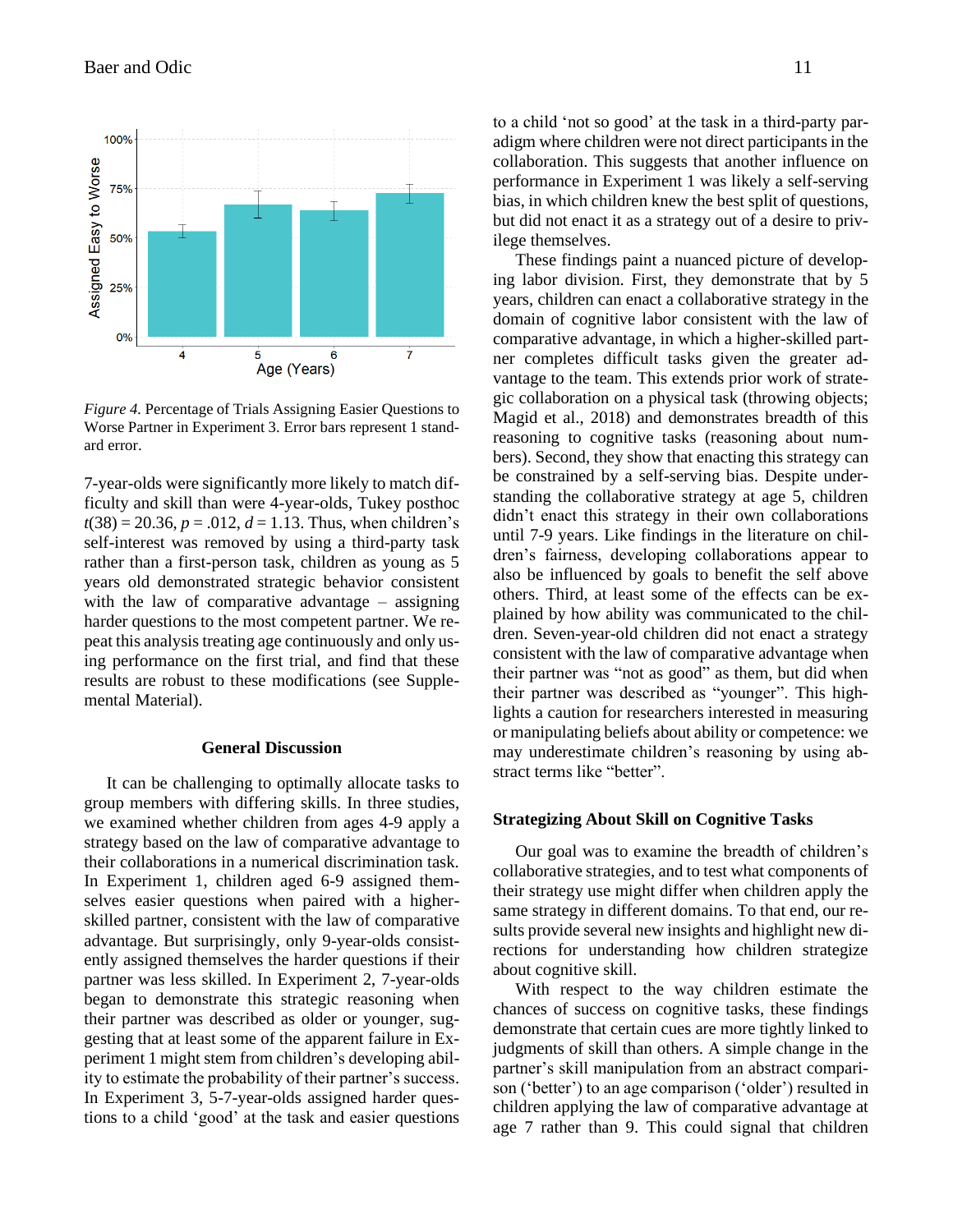begin to learn about skills by tracking the co-occurrence between performance and observable traits, later mapping that understanding onto abstract comparisons. At the same time, children as young as 5 years interpreted the abstract term 'good' to mean skilled in Experiment 3. A fruitful avenue for future research will be to uncover how children learn which cues are relevant to their judgments of skill, and what other cues children use (e.g., stereotypes about group membership; Bian et al., 2017, or observed performance; Ronfard & Corriveau, 2016).

With respect to formulating a strategy consistent with the law of comparative advantage, we replicate and extend the findings of Magid and colleagues (2018) that this strategy emerges early in childhood. We found success at 5 years, but not at 4 years as in their study. However, we do not want to make strong claims that the strategy must be learned independently for the physical and cognitive domains based on this small difference. The number task we used has recently been used in studies about children's solo strategies, but with limited success in children under age 5 (e.g., Baer & Odic, 2019). In contrast, 4-year-olds applied the same strategies on area discrimination (identifying the larger of two shapes), a dimension that shows earlier and more rapid development than number (Baer et al., 2021; Odic, 2018). Therefore, the apparent failure of 4 year-olds in Experiment 3 may have more to do with children's difficulty discriminating the difficulties rather than not understanding the strategy. Future work with different tasks or more disparate difficulties that 4-year-olds can reliably detect will be necessary to pin down when this strategy emerges.

A second avenue for future exploration in strategy formation is what computations children perform when devising this strategy. The formal computations for the law of comparative advantage involve estimating four separate probabilities of success and then comparing their subtractions. Could children accomplish the same outcome without these formal calculations? A simple strategy could be to pair easier questions with the less skilled group member, without thinking about the alternative of giving those easier questions to the skilled partner. With this approach, children could theoretically formulate a strategy prior to estimating each party's chances of success on each individual trial (e.g., by deciding to give all easy questions to the partner upon hearing they are not skilled, before seeing any questions to be divided). This could explain children's success in the third-party task, where matching skill to difficulty results in the optimal strategy. However, we would have expected to see similar success in Experiments 1 and 2 if this were true, yet we did not. One means of testing this alternative is to present children with a situation in which the law of comparative advantage favors the opposite pattern: assigning the harder items to the unskilled partner. This would happen when both items are very difficult, making the small increased chances of success by the skilled partner on the easier question comparatively more advantageous for the group.

Our results also prompt future exploration into the use of this strategy in other cognitive skills and other domains of labor. We focused here on a well-studied perceptual magnitude task, but it would also be interesting to explore how children divide labor on other cognitive tasks. For memory, do children spend more time trying to remember items that they have unique access to over items that a partner can also access? Or for language, do bilingual children consider each party's linguistic skill when negotiating which language to communicate in? Outside of physical and cognitive labor, future work could also explore how children collaborate on emotional labor, such as dividing care for others. The law of comparative advantage theoretically applies to all these tasks, provided there is a way to quantify 'success' in each domain.

With respect to enacting the chosen solution, children in our studies were influenced by a self-serving bias, which could stem from several sources. One possibility is that children were motivated to seek rewards (i.e. positive feedback from answering correctly) after being compared to a peer (Magid & Schulz, 2015). Another possibility is that children were driven to reduce their cognitive effort, choosing questions that could be answered very quickly and without much thought (see Halberda & Feigenson, 2008; Niebaum & Munakata, 2020). Yet another possibility is that children were driven to repair their reputation following an unfavorable comparison (see Shaw et al., 2014 for an example within the literature on fairness). A growing body of work suggests that children are very concerned with maintaining their reputation (Silver & Shaw, 2018), particularly about competence (Asaba & Gweon, 2019; Zhao et al., 2018). Preliminary evidence of this possibility comes from Experiment 2, where we found that younger children claimed to be more skilled regardless of how old their partner was, whereas older children matched skill to relative age in both conditions. As no such bias was seen when children collaborated on a physical task (Magid et al., 2018), this may reveal differences in how children value their reputation for competency in different domains. Cognitive competency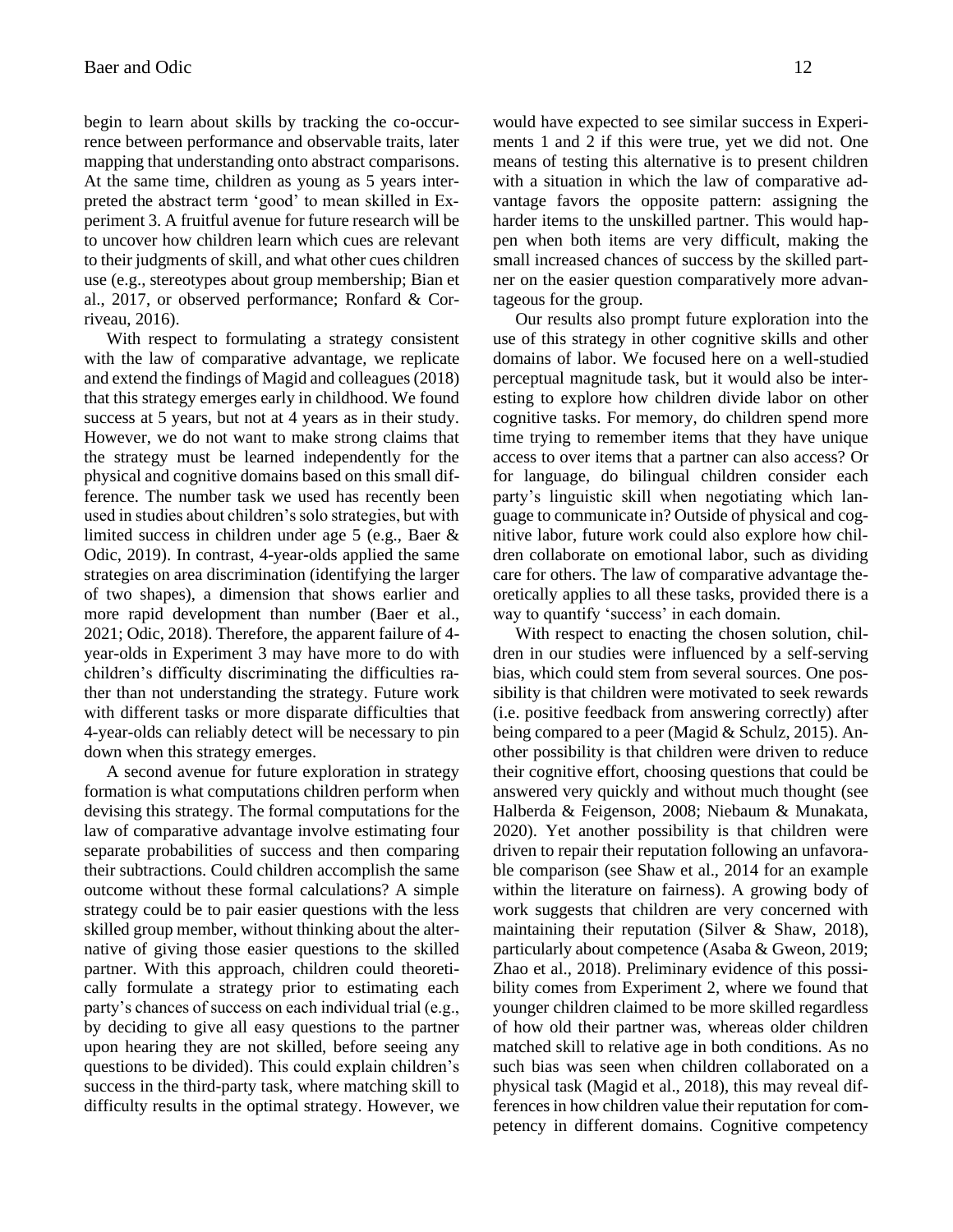might be especially tied to one's identity and desired reputation given its reliance on properties of the mind, which is more closely linked to the self than other parts of the body (Starmans & Bloom, 2012). Proving one's cognitive skill may be particularly important for children as they develop independent identities.

Particularly relevant when considering self-serving bias are the specific properties of our studies which may limit generalization. For instance, children had to take the experimenter's word about a virtual partner, which may have led children to doubt the true collaborative nature of the task. Without full belief in the collaborative goal, children may have fallen back on a rational solo strategy of always answering the easiest questions (Baer et al., 2018; Baer & Odic, 2019). Further, we only recruited children from Vancouver, Canada and tested them in school settings, which reflect a very small portion of children in the world (Henrich et al., 2010; Nielsen et al., 2017). Children in other societies or testing locations have shown even stronger selfserving tendencies. One cross-cultural study of fairness across seven societies, for instance, found that only in some societies worldwide (including Canada where testing took place) would children avoid advantageous situations (Blake et al., 2015). We might expect similar cultural differences in collaborative strategies, as well.

#### **Implications and Conclusions**

In conclusion, 5-year-olds enact a collaborative strategy consistent with the law of comparative advantage. We proposed a 3-step breakdown of the processes needed to compute this collaborative strategy: estimating each party's chances of success, optimizing the team success given the party members, and enacting the resulting solution. Our results suggest that children's performance was somewhat limited by challenges in estimating another's chances of success, and more dramatically influenced by self-serving bias when enacting the strategy.

These findings showcase a basic understanding early in life about how to strategically divide cognitive labor, something we often associate with highly-trained economists and managers yet remains a fundamental part of human collaboration. This contributes to ongoing investigations into the cognition enabling humans to engage in sophisticated social behaviors. For example, our work provides initial evidence that children use their own metacognitive confidence to assess what is likely for both their own success and for others' success. This hypothesis can then be applied to many other social behaviors including teaching, helping, and communicating that all rely on understanding others' capabilities.

Further, knowing that this basic strategic understanding is influenced by self-serving biases can be extremely informative for those interested in developing better strategic thinking. For instance, decision-making might be best when developing a strategy for others rather than for the self (see Kross & Grossmann, 2012). Our work also highlights how some cues to competency might lead to different attitudes about capability. This could be informative for work on modifying attitudes around people with disabilities, where accommodations for 'visible' disabilities are more positively viewed than for 'invisible' disabilities (e.g., a broken leg vs. dyslexia; Deckoff-Jones & Duell, 2018). Future work into the factors impacting strategic decisions and their development will help refine training programs for these purposes.

#### **References**

- Asaba, M., & Gweon, H. (2019). *Young children can rationally revise and maintain what others think of them*. PsyArXiv. https://doi.org/10.31234/osf.io/yxhv5
- Baer, C., & Friedman, O. (2018). Fitting the message to the listener: Children selectively mention general and specific facts. *Child Development*, *89*, 461–475. https://doi.org/10.1111/cdev.12751
- Baer, C., Gill, I. K., & Odic, D. (2018). A domain-general sense of confidence in children. *Open Mind: Discoveries in Cognitive Science*, *2*, 86–96. https://doi.org/10.1162/opmi\_a\_00020
- Baer, C., Malik, P., & Odic, D. (2021). Are children's judgments of another's accuracy linked to their metacognitive confidence judgments? *Metacognition and Learning*, *16*(2), 485–516. https://doi.org/10.1007/s11409-021-09263-x
- Baer, C., & Odic, D. (2019). Certainty in numerical judgments develops independently of the Approximate Number System. *Cognitive Development*, *52*, 100817. https://doi.org/10.1016/j.cogdev.2019.100817
- Baer, C., & Odic, D. (2020). The relationship between children's approximate number certainty and symbolic mathematics. *Journal of Numerical Cognition*, *6*(1), 50–65. https://doi.org/10.5964/jnc.v6i1.220
- Balcomb, F. K., & Gerken, L. (2008). Three-year-old children can access their own memory to guide responses on a visual matching task. *Developmental Science*, *11*, 750–760. https://doi.org/10.1111/j.1467-7687.2008.00725.x
- Bellon, E., Fias, W., & Smedt, B. D. (2020). Metacognition across domains: Is the association between arithmetic and metacognitive monitoring domain-specific? *PLOS ONE*, *15*, e0229932. https://doi.org/10.1371/journal.pone.0229932
- Bennett-Pierre, G., Asaba, M., & Gweon, H. (2018). Preschoolers consider expected task difficulty to decide what to do and whom to help. In C. W. Kalish, M. Rau, J. Zhu, & T. T. Rogers (Eds.), *Proceedings of the 40th Annual Meeting of the Cognitive Science Society*.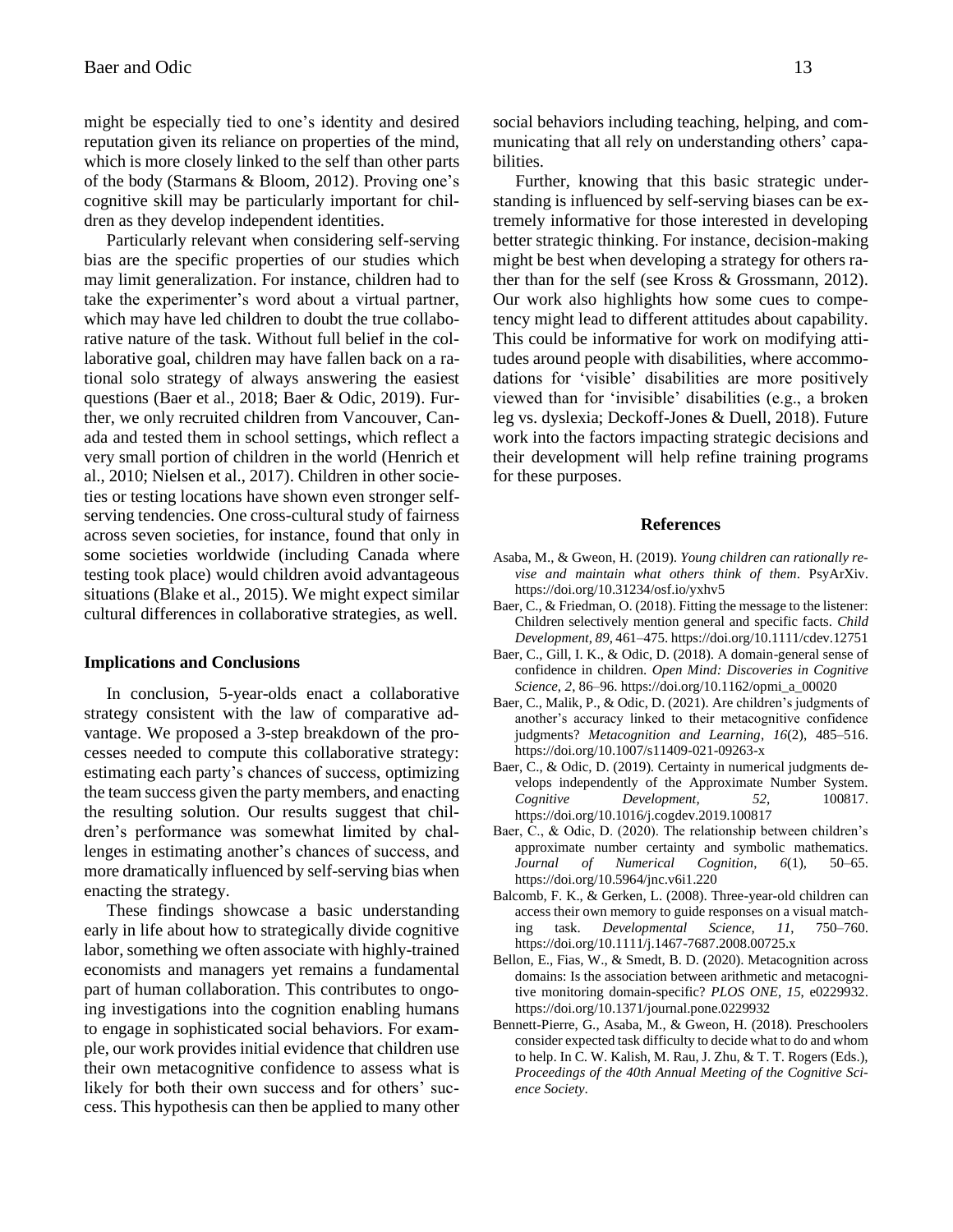- Bian, L., Leslie, S.-J., & Cimpian, A. (2017). Gender stereotypes about intellectual ability emerge early and influence children's interests. *Science*, *355*, 389–391. https://doi.org/10.1126/science.aah6524
- Birch, S. A. J., Vauthier, S. A., & Bloom, P. (2008). Three-and fouryear-olds spontaneously use others' past performance to guide their learning. *Cognition*, *107*, 1018–1034. https://doi.org/10.1016/j.cognition.2007.12.008
- Blake, P. R. (2018). Giving what one should: Explanations for the knowledge-behavior gap for altruistic giving. *Current Opinion in Psychology*, *20*, 1–5. https://doi.org/10.1016/j.copsyc.2017.07.041
- Blake, P. R., & McAuliffe, K. (2011). "I had so much it didn't seem fair": Eight-year-olds reject two forms of inequity. *Cognition*, *120*(2), 215–224. https://doi.org/10.1016/j.cognition.2011.04.006
- Blake, P. R., McAuliffe, K., Corbit, J., Callaghan, T. C., Barry, O., Bowie, A., Kleutsch, L., Kramer, K. L., Ross, E., Vongsachang, H., Wrangham, R., & Warneken, F. (2015). The ontogeny of fairness in seven societies. *Nature*, *528*, 258–261. https://doi.org/10.1038/nature15703
- Blake, P. R., McAuliffe, K., & Warneken, F. (2014). The developmental origins of fairness: The knowledge–behavior gap. *Trends in Cognitive Sciences*, *18*(11), 559–561. https://doi.org/10.1016/j.tics.2014.08.003
- Brainard, D. H. (1997). The Psychophysics Toolbox. *Spatial Vision*, *10*, 433–436. https://doi.org/10.1163/156856897X00357
- Bridgers, S., Jara-Ettinger, J., & Gweon, H. (2020). Young children consider the expected utility of others' learning to decide what to teach. *Nature Human Behaviour*, *4*(2), 144–152. https://doi.org/10.1038/s41562-019-0748-6
- Call, J., & Carpenter, M. (2001). Do apes and children know what they have seen? *Animal Cognition*, *3*, 207–220. https://doi.org/10.1007/s100710100078
- Chernyak, N., & Sobel, D. M. (2015). Equal but not always fair: Value-laden sharing in preschool-aged children. *Social Development*. http://onlinelibrary.wiley.com.ezproxy.library.ubc.ca/doi/10.1111/sode.12136/pdf
- Coughlin, C., Hembacher, E., Lyons, K. E., & Ghetti, S. (2015). Introspection on uncertainty and judicious help-seeking during the preschool years. *Developmental Science*, *18*, 957–971. https://doi.org/10.1111/desc.12271
- Deckoff-Jones, A., & Duell, M. N. (2018). Perceptions of appropriateness of accommodations for university students: Does disability type matter? *Rehabilitation Psychology*, *63*(1), 68–76. https://doi.org/10.1037/rep0000213
- Geurten, M., Meulemans, T., & Lemaire, P. (2018). From domainspecific to domain-general? The developmental path of metacognition for strategy selection. *Cognitive Development*, *48*, 62–81. https://doi.org/10.1016/j.cogdev.2018.08.002
- Goupil, L., Romand-Monnier, M., & Kouider, S. (2016). Infants ask for help when they know they don't know. *Proceedings of the National Academy of Sciences*, *113*, 3492–3496. https://doi.org/10.1073/pnas.1515129113
- Halberda, J., & Feigenson, L. (2008). Developmental change in the acuity of the "Number Sense": The Approximate Number System in 3-, 4-, 5-, and 6-year-olds and adults. *Developmental Psychology*, *44*, 1457–1465. https://doi.org/10.1037/a0012682
- Harris, P. L., Koenig, M. A., Corriveau, K. H., & Jaswal, V. K. (2018). Cognitive foundations of learning from testimony. *Annual Review of Psychology*, *69*, 251–273. https://doi.org/10.1146/annurev-psych-122216-011710
- Hembacher, E., & Ghetti, S. (2014). Don't look at my answer: Subjective uncertainty underlies preschoolers' exclusion of their least accurate memories. *Psychological Science*, *25*, 1768– 1776. https://doi.org/10.1177/0956797614542273
- Henrich, J., Heine, S. J., & Norenzayan, A. (2010). The weirdest people in the world? *Behavioral and Brain Sciences*, *33*(2–3), 61–83. https://doi.org/10.1017/S0140525X0999152X
- Koenig, M. A., & Harris, P. L. (2005). Preschoolers mistrust ignorant and inaccurate speakers. *Child Development*, *76*, 1261– 1277. https://doi.org/10.1111/j.1467-8624.2005.00849.x
- Kross, E., & Grossmann, I. (2012). Boosting wisdom: Distance from the self enhances wise reasoning, attitudes, and behavior. *Journal of Experimental Psychology: General*, *141*(1), 43–48. https://doi.org/10.1037/a0024158
- Lutz, D. J., & Keil, F. C. (2002). Early Understanding of the Division of Cognitive Labor. *Child Development*, *73*(4), 1073– 1084. https://doi.org/10.1111/1467-8624.00458
- Lyons, K. E., & Ghetti, S. (2011). The development of uncertainty monitoring in early childhood. *Child Development*, *82*, 1778– 1787. https://doi.org/10.1111/j.1467-8624.2011.01649.x
- Magid, R. W., DePascale, M., & Schulz, L. E. (2018). Four- and 5 year-olds infer differences in relative ability and appropriately allocate roles to achieve cooperative, competitive, and prosocial goals. *Open Mind*, *2*, 72–85. https://doi.org/10.1162/opmi\_a\_00019
- Magid, R. W., & Schulz, L. E. (2015). Quit while you're ahead: Preschoolers' persistence and willingness to accept challenges are affected by social comparison. *Proceedings of the Annual Meeting of the Cognitive Science Society*.
- Mills, C. M. (2013). Knowing when to doubt: Developing a critical stance when learning from others. *Developmental Psychology*, *49*, 404–418. https://doi.org/10.1037/a0029500
- Niebaum, J., & Munakata, Y. (2020). Deciding What to Do: Developments in Children's Spontaneous Monitoring of Cognitive Demands. *Child Development Perspectives*, *14*(4), 202–207. https://doi.org/10.1111/cdep.12383
- Nielsen, M., Haun, D., Kärtner, J., & Legare, C. H. (2017). The persistent sampling bias in developmental psychology: A call to action. *Journal of Experimental Child Psychology*, *162*, 31– 38. https://doi.org/10.1016/j.jecp.2017.04.017
- Odic, D. (2018). Children's intuitive sense of number develops independently of their perception of area, density, length, and time. *Developmental Science*, *21*, e12533. https://doi.org/10.1111/desc.12533
- Pasquini, E. S., Corriveau, K. H., Koenig, M., & Harris, P. L. (2007). Preschoolers monitor the relative accuracy of informants. *Developmental Psychology*, *43*(5), 1216.
- Pouget, A., Drugowitsch, J., & Kepecs, A. (2016). Confidence and certainty: Distinct probabilistic quantities for different goals. *Nature Neuroscience*, *19*, 366–374. https://doi.org/10.1038/nn.4240
- Ricardo, D. (1891). *Principles of Political Economy and Taxation*. G. Bell and sons.
- Rochat, P., Dias, M. D. G., Liping, G., Broesch, T., Passos-Ferreira, C., Winning, A., & Berg, B. (2009). Fairness in Distributive Justice by 3- and 5-Year-Olds Across Seven Cultures. *Journal of Cross-Cultural Psychology*, *40*(3), 416–442. https://doi.org/10.1177/0022022109332844
- Ronfard, S., & Corriveau, K. H. (2016). Teaching and preschoolers' ability to infer knowledge from mistakes. *Journal of Experimental Child Psychology*, *150*, 87–98. https://doi.org/10.1007/s13164-017-0343-6